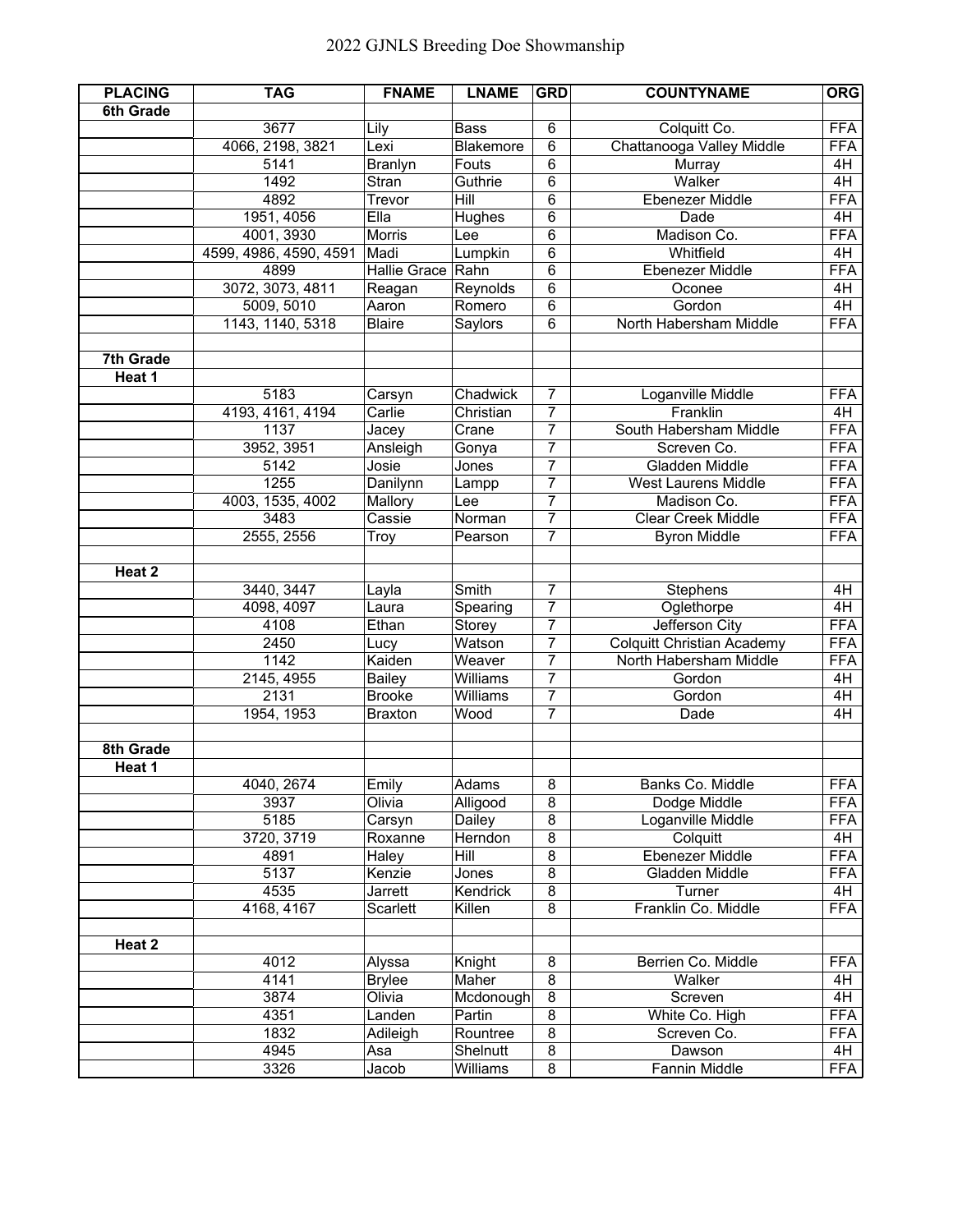| <b>PLACING</b> | <b>TAG</b>         | <b>FNAME</b>       | <b>LNAME</b>                   | <b>GRD</b>            | <b>COUNTYNAME</b>                   | <b>ORG</b>               |
|----------------|--------------------|--------------------|--------------------------------|-----------------------|-------------------------------------|--------------------------|
|                |                    |                    |                                |                       |                                     |                          |
| 9th Grade      |                    |                    |                                |                       |                                     |                          |
| Heat 1         |                    |                    |                                |                       |                                     |                          |
|                | 4053, 4450<br>3193 | Mackenzie          | <b>Baldwin</b><br><b>Bruce</b> | 9<br>9                | Union Co.<br>Tattnall Co.           | <b>FFA</b><br><b>FFA</b> |
|                | 3439               | Kensley<br>Addison | Canberg                        | 9                     | Stephens Co. High                   | <b>FFA</b>               |
|                | 4836, 5257         | Katherine          | Coletti                        | 9                     | North Oconee High                   | <b>FFA</b>               |
|                | 1280, 4378         | Emma               | Connelly                       | $\overline{9}$        | Effingham Co. High                  | <b>FFA</b>               |
|                | 3337, 3336         | <b>Brandon</b>     | Crumley                        | 9                     | Banks Co. High                      | <b>FFA</b>               |
|                | 3687               | Gage               | Emory                          | 9                     | Colquitt Co.                        | <b>FFA</b>               |
|                | 3275               | Ellie              | Floyd                          | 9                     | Tattnall Co.                        | <b>FFA</b>               |
|                | 3832, 4147, 4834   | Emma               | Frame                          | 9                     | Walker                              | 4H                       |
|                | 4347, 4348         | Agatha             | Grimes                         | $\overline{9}$        | Candler                             | 4H                       |
|                |                    |                    |                                |                       |                                     |                          |
| Heat 2         |                    |                    |                                |                       |                                     |                          |
|                | 3820               | Carley             | Jones                          | 9                     | Walker                              | 4H                       |
|                | 4377               | Emma               | Keen                           | 9                     | Effingham College & Career Academy  | <b>FFA</b>               |
|                | 3905, 288          | Colby              | Kinchen                        | 9                     | <b>East Laurens</b>                 | <b>FFA</b>               |
|                | 2332               | Abby               | McFarland                      | 9                     | Fannin Co.                          | <b>FFA</b>               |
|                | 5353, 5361         | Cheyne             | Norton                         | 9                     | Cairo                               | <b>FFA</b>               |
|                | 4898               | <b>Bailey</b>      | Purvis                         | 9                     | South Effingham                     | <b>FFA</b>               |
|                | 3429, 3430         | Carissa            | Smith                          | 9                     | Stephens Co. High                   | <b>FFA</b>               |
|                | 4829               | Colter             | Steinkamp                      | $\overline{9}$        | North Oconee High                   | <b>FFA</b>               |
|                | 4044, 4043, 4041   | Jake               | Tucker                         | 9                     | <b>Washington Wilkes</b>            | <b>FFA</b>               |
|                | 3256               | Aubrey             | Welch                          | 9                     | Lincoln Co.                         | <b>FFA</b>               |
|                |                    |                    |                                |                       |                                     |                          |
| 10th Grade     |                    |                    |                                |                       |                                     |                          |
| Heat 1         |                    |                    |                                |                       |                                     |                          |
|                | 4380               | Trenton            | <b>Bracken</b>                 | 10                    | Effingham Co. High                  | <b>FFA</b>               |
|                | 4438, 4440         | Julia              | <b>Braun</b>                   | 10                    | South Effingham                     | <b>FFA</b>               |
|                | 4364               | Ansley             | <b>Brown</b>                   | 10<br>$\overline{10}$ | White Co. High<br>Southeast Bulloch | <b>FFA</b><br><b>FFA</b> |
|                | 2564, 484          | Kaylie             | <b>Brown</b>                   | 10                    |                                     | <b>FFA</b>               |
|                | 5378, 4357<br>2710 | Laurel<br>Tyler    | Christopher<br>Harris          | $\overline{10}$       | White Co. High<br>Tattnall Co.      | <b>FFA</b>               |
|                | 4992               | Sarai              | Hernandez                      | 10                    | Southeast Whitfield                 | <b>FFA</b>               |
|                | 5365               | Zoie               | Holland                        | 10                    | White Co. High                      | <b>FFA</b>               |
|                | 3425               | Amelia             | Housley                        | $\overline{10}$       | Stephens Co. High                   | <b>FFA</b>               |
|                | 5182, 5169         | Skyler             | Hughes                         | $\overline{10}$       | Loganville                          | <b>FFA</b>               |
|                | 4036               | Hannah             | Hunt                           | 10                    | Peach Co.                           | <b>FFA</b>               |
|                | 3344               | Paycee             | Jackson                        | 10                    | Banks Co. High                      | <b>FFA</b>               |
|                |                    |                    |                                |                       |                                     |                          |
| Heat 2         |                    |                    |                                |                       |                                     |                          |
|                | 4524               | Abigail            | Kendrick                       | 10                    | Turner                              | 4H                       |
|                | 4035               | Olivia             | Marinoff                       | 10                    | Peach Co.                           | <b>FFA</b>               |
|                | 4799               | Bethany            | Mcbryant                       | 10                    | Wilcox Co.                          | <b>FFA</b>               |
|                | 5136               | Laine              | Mcconkey                       | $\overline{10}$       | Murray Co.                          | <b>FFA</b>               |
|                | 4913, 4914, 4911   | George             | Parham                         | 10                    | Madison Co.                         | <b>FFA</b>               |
|                | 5138               | Kayla              | Patton                         | 10                    | Murray Co.                          | <b>FFA</b>               |
|                | 4822               | Kinsley            | Reeder                         | 10                    | North Oconee High                   | <b>FFA</b>               |
|                | 4593               | Skylar             | Seiber                         | 10                    | Southeast Whitfield                 | <b>FFA</b>               |
|                | 4869, 4478         | Henry              | Throne                         | 10                    | Oglethorpe Co.                      | <b>FFA</b>               |
|                | 3884               | Kaleighann         | Ware                           | 10                    | Fannin Co.                          | <b>FFA</b>               |
|                | 4013               | Ansley             | Webber                         | 10                    | Berrien Co. High                    | <b>FFA</b>               |
|                | 2976, 2977         | Jaren              | Wilson                         | 10                    | Coffee                              | 4H                       |
|                | 5139               | Michael            | Woodall                        | 10                    | Murray Co.                          | <b>FFA</b>               |
|                |                    |                    |                                |                       |                                     |                          |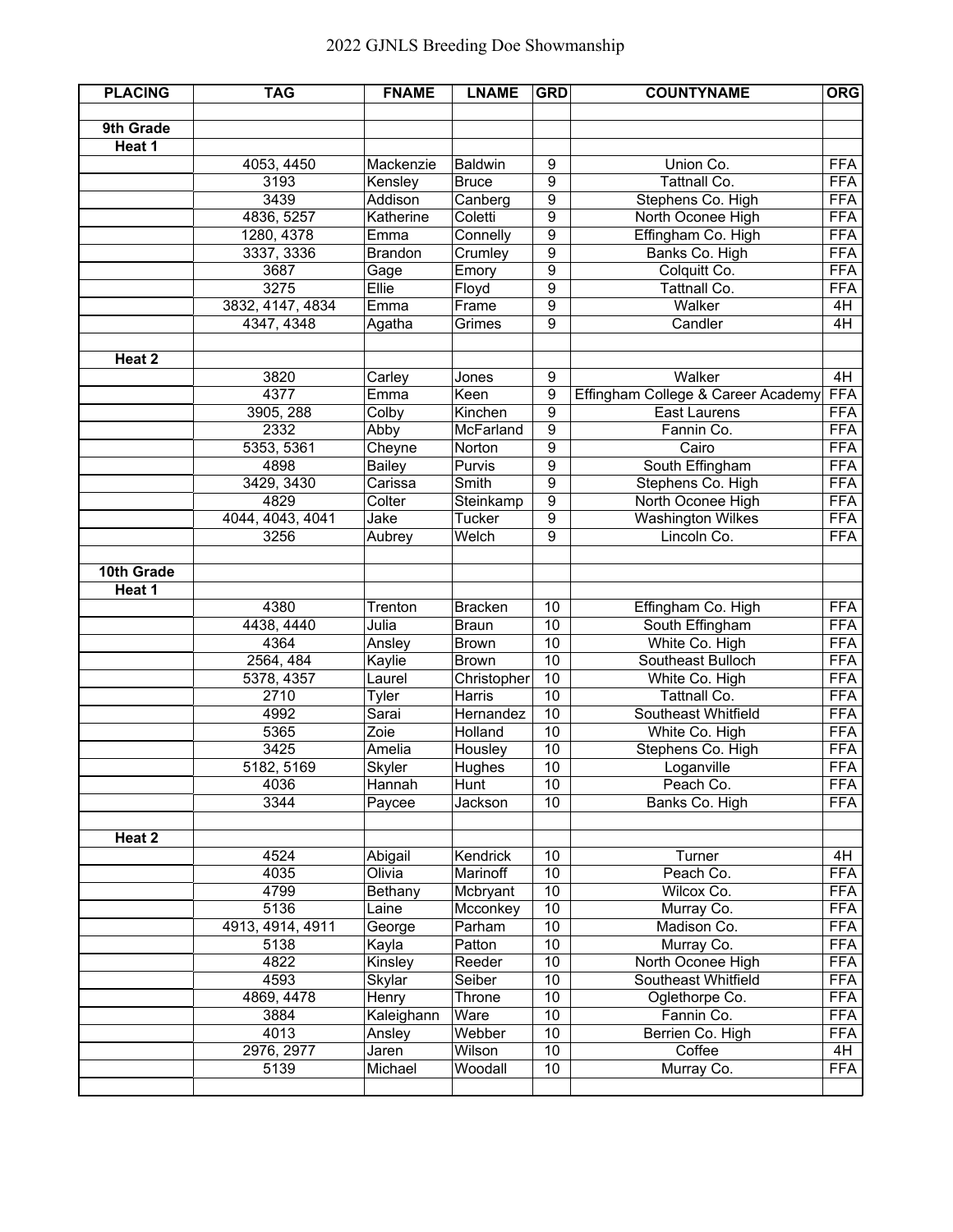| <b>PLACING</b>       | <b>TAG</b>       | <b>FNAME</b>  | <b>LNAME</b>   | <b>GRD</b>      | <b>COUNTYNAME</b>                  | <b>ORG</b> |
|----------------------|------------------|---------------|----------------|-----------------|------------------------------------|------------|
| 11th Grade           |                  |               |                |                 |                                    |            |
| Heat 1               |                  |               |                |                 |                                    |            |
|                      | 3332             | David         | Adams          | 11              | Banks Co. High                     | <b>FFA</b> |
|                      | 4362             | Callie        | Armour         | 11              | White Co. High                     | <b>FFA</b> |
|                      | 4909, 4910, 4907 | Skylar        | <b>Branch</b>  | 11              | Madison Co.                        | <b>FFA</b> |
|                      | 3481, 3480, 3478 | Annalyssa     | <b>Brown</b>   | $\overline{11}$ | Gilmer Co.                         | <b>FFA</b> |
|                      | 4934, 5377       | Abby          | <b>Broxton</b> | 11              | White Co. High                     | <b>FFA</b> |
|                      | 3704, 3705       | Laurie        | <b>Burt</b>    | 11              | Colquitt Co.                       | <b>FFA</b> |
|                      | 4701             | Austin        | Collins        | 11              | Southeast Bulloch                  | <b>FFA</b> |
|                      | 4812, 4814       | <b>Brooke</b> | Dumay          | $\overline{11}$ | North Oconee High                  | <b>FFA</b> |
|                      | 4937             | Hannah        | Garrett        | $\overline{11}$ | White Co. High                     | <b>FFA</b> |
|                      | 4600             | Jenna         | Gentry         | 11              | Southeast Whitfield                | <b>FFA</b> |
|                      | 4702             | Lizzy         | Hendricks      | $\overline{11}$ | Southeast Bulloch                  | <b>FFA</b> |
|                      | 4223             | Dylan         | Johnson        | 11              | Tattnall Co.                       | <b>FFA</b> |
|                      |                  |               |                |                 |                                    |            |
| Heat 2               |                  |               |                |                 |                                    |            |
|                      | 4833             | Kylee         | Jones          | 11              | North Oconee High                  | <b>FFA</b> |
|                      | 1630, 1629, 3030 | Mary          | Parks          | $\overline{11}$ | Gilmer Co.                         | <b>FFA</b> |
|                      | 4991, 2131, 4993 | Hunter        | Petty          | 11              | Gordon                             | 4H         |
|                      | 3872             | Lynnlie       | Rountree       | $\overline{11}$ | Screven Co.                        | <b>FFA</b> |
|                      | 4361             | Hoyt          | Sartain        | $\overline{11}$ | White Co. High                     | <b>FFA</b> |
|                      | 3331             | Grayson       | Segars         | 11              | Banks Co. High                     | <b>FFA</b> |
|                      | 4099, 4100       | Kate          | Spearing       | $\overline{11}$ | Oglethorpe Co.                     | <b>FFA</b> |
|                      | 4107             | Emma          | Storey         | 11              | Jefferson City                     | <b>FFA</b> |
|                      | 2445, 2435       | <b>Baylee</b> | Tatum          | 11              | Colquitt Co.                       | <b>FFA</b> |
|                      | 4866, 4179       | Macie         | Wilson         | 11              | Stephens Co. High                  | <b>FFA</b> |
|                      | 4359, 4360       | Kinsey        | Youngblood     | 11              | White Co. High                     | <b>FFA</b> |
| 12th Grade           |                  |               |                |                 |                                    |            |
|                      |                  |               |                |                 |                                    |            |
| Heat 1               | 4587             | Hunter        | <b>Bailey</b>  | 12              | Southeast Whitfield                | <b>FFA</b> |
|                      | 4016, 4015       | Charleigh     | Ball           | 12              | Berrien Co. High                   | <b>FFA</b> |
|                      | 3674, 3675       | Mason         | <b>Bass</b>    | $\overline{12}$ | Colquitt Co.                       | <b>FFA</b> |
|                      | 2487, 2486, 2485 | Rylan         | Bozeman        | 12              | Worth Co. High                     | <b>FFA</b> |
|                      | 1232             | Anna          | <b>Brown</b>   | 12              | Jackson-Empower                    | <b>FFA</b> |
|                      | 1279             | <b>Bailey</b> | Connelly       | $\overline{12}$ | Effingham Co. High                 | <b>FFA</b> |
|                      | 3334, 3335       | Ryan          | Crumley        | 12              | Banks Co. High                     | <b>FFA</b> |
|                      | 4917, 4904, 4916 | Carley        | Fitzpatrick    | $\overline{12}$ | Madison Co.                        | <b>FFA</b> |
|                      | 5393             | Maggie        | Gleason        | 12              | Loganville                         | <b>FFA</b> |
|                      | 3442, 3441       | Adrienne      | Hix            | 12              | Stephens Co. High                  | <b>FFA</b> |
|                      | 4750, 5170       | Hannah        | Hughes         | 12              | Loganville                         | <b>FFA</b> |
|                      |                  |               |                |                 |                                    |            |
| Heat 2               |                  |               |                |                 |                                    |            |
|                      | 4287, 1710       | Emma          | Hutto          | 12              | Coffee Co.                         | <b>FFA</b> |
|                      | 4365, 4356       | Grace         | James          | $\overline{12}$ | White Co. High                     | <b>FFA</b> |
|                      | 4363             | Macayla       | Jones          | 12              | White Co. High                     | <b>FFA</b> |
|                      | 3428, 3412, 3426 | Carrie        | Keown          | $\overline{12}$ | Stephens Co. High                  | <b>FFA</b> |
|                      | 4860, 4859       | Mary Claire   | Lill           | 12              | North Oconee High                  | <b>FFA</b> |
|                      | 4974             | <b>Breana</b> | Manning        | $\overline{12}$ | Gordon                             | 4H         |
|                      | 4888             | Isabella      | Ramos          | 12              | Effingham College & Career Academy | <b>FFA</b> |
|                      | 4749             | Hailey        | Sheldon        | 12              | Loganville                         | <b>FFA</b> |
|                      | 3189             | Jonathan      | Smith          | 12              | Stephens Co. High                  | <b>FFA</b> |
|                      | 3534             | Dustin        | Thomas         | 12              | Forsyth                            | 4H         |
|                      | 2647             | Katie         | White          | $\overline{12}$ | Walton                             | 4H         |
|                      |                  |               |                |                 |                                    |            |
| 4-H Master Showman;  |                  |               |                |                 |                                    |            |
|                      |                  |               |                |                 |                                    |            |
| FFA Supreme Showman: |                  |               |                |                 |                                    |            |
|                      |                  |               |                |                 |                                    |            |
|                      |                  |               |                |                 |                                    |            |